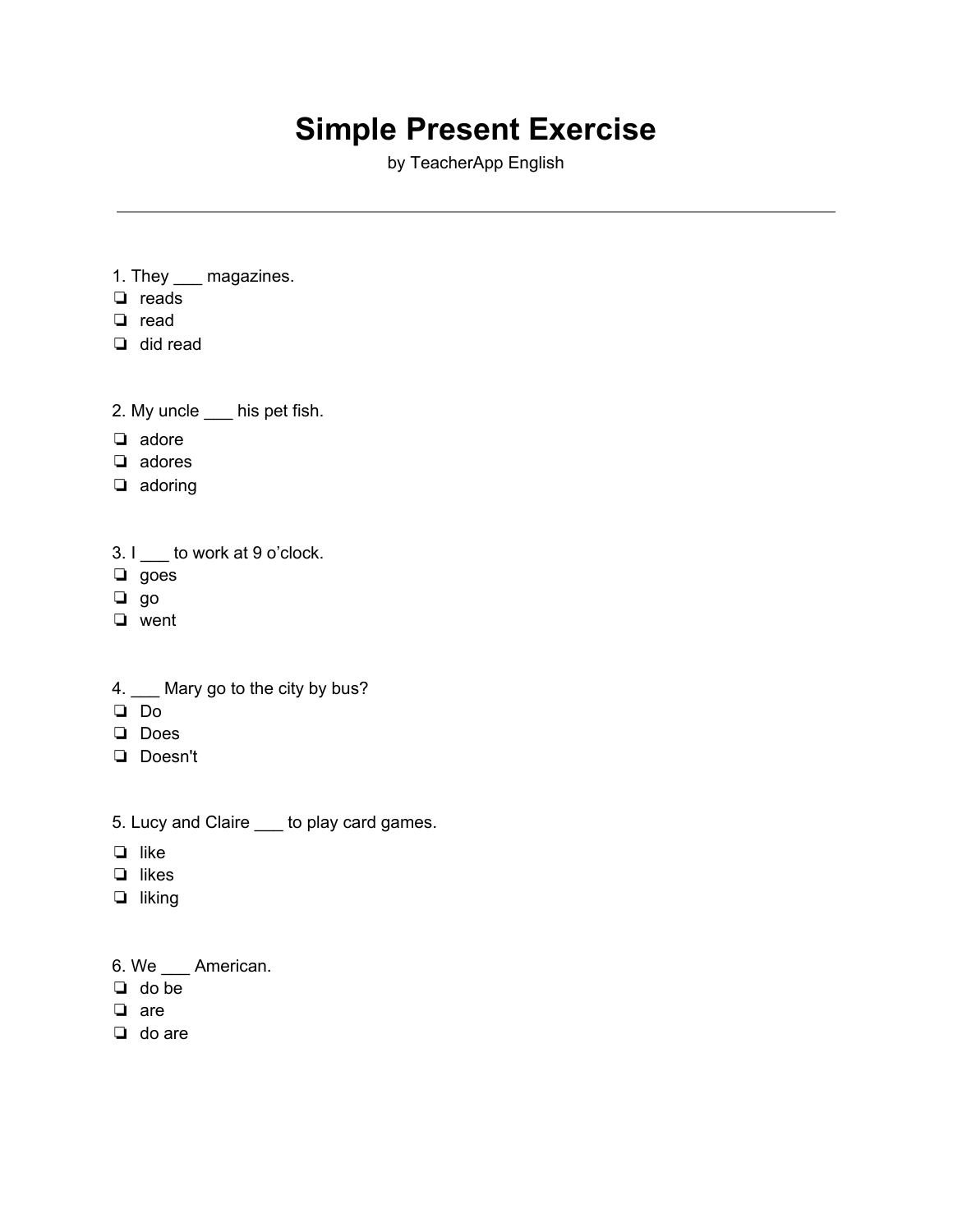- 7. She study Italian on thursdays.
- ❏ doesn't
- ❏ didn't
- ❏ don't

8. \_\_\_ you speak German?

- ❏ Do
- ❏ Does
- ❏ Doesn't
- 9. Pit \_\_\_ to study.
- ❏ needed
- ❏ needs
- ❏ need
- 10. My sister doesn't \_\_\_ well.
- ❏ cooks
- ❏ cook
- ❏ don't
- 11. They don't \_\_\_ late on saturdays.
- ❏ gets up
- ❏ get up
- ❏ getting up
- 12. They \_\_\_\_ to the park every week.
- ❏ went
- ❏ goes
- ❏ go
- 13. The exam \_\_\_ an hour.
- ❏ take
- ❏ takes
- ❏ does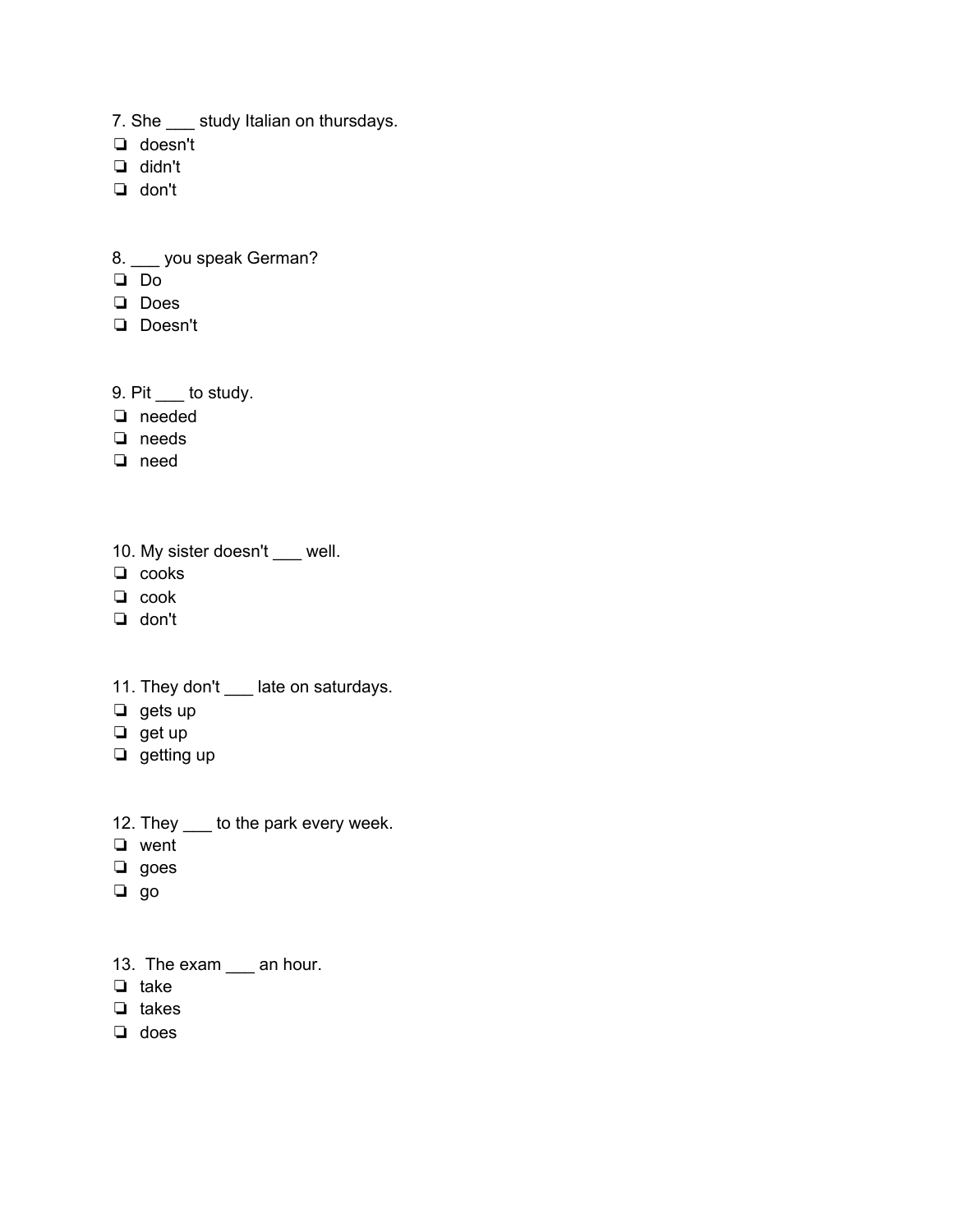14.  $I$   $\quad$  it now.

- ❏ want
- ❏ wanting
- ❏ wants

15. Meg \_\_\_ by bus.

- ❏ come
- ❏ comes
- ❏ does

Correct Answers on final page.